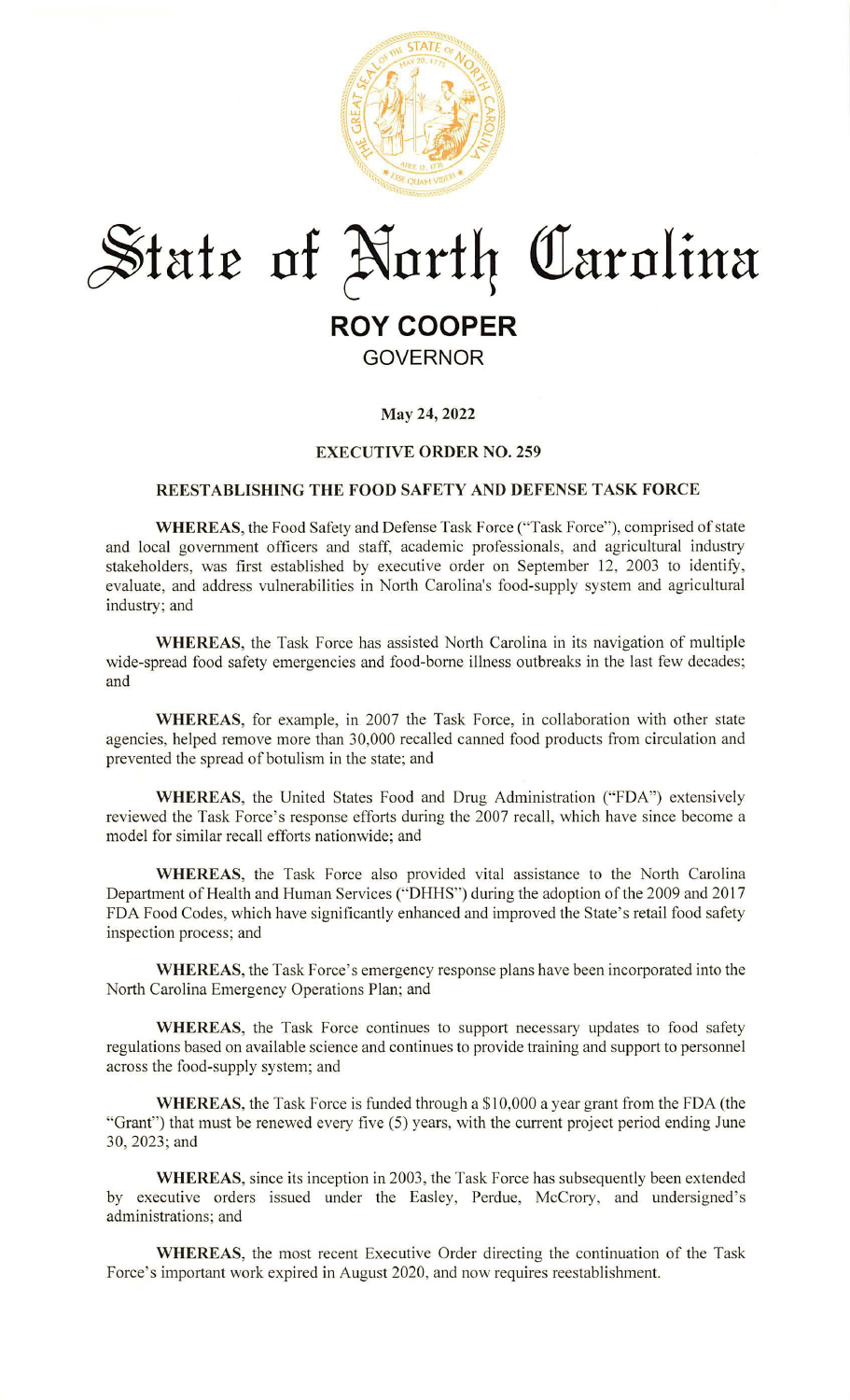**NOW, THEREFORE,** pursuant to the authority vested in me as Governor by the Constitution and the laws of the State of North Carolina, **IT IS ORDERED:** 

#### **Section 1. Re-establishment**

The Food Safety and Defense Task Force is hereby reestablished.

#### **Section 2. Purpose**

The purpose of the Task Force is to coordinate interagency and public-private collaborative efforts to enhance protection of the State's food-supply system and agricultural industry.

#### **Section 3. Membership**

- a. The Governor shall appoint members to the Task Force as follows:
	- I. The Secretary of the North Carolina Department of Environmental Quality ("DEQ"), or designee;
	- 2. The Secretary of DHHS, or designee;
	- 3. The Secretary of the North Carolina Department of Public Safety, or designee;
	- 4. Representatives from the University of North Carolina System; and
	- 5. Representatives from other government agencies, private industry, and other public members associated with the State's food-supply system or agricultural industry (representatives from this Section 3(a)(5) collectively referred to as "Appointed Members").
- b. Appointed Members shall serve at the Governor's pleasure.
- c. The Secretary of DHHS and the Secretary of DEQ, or their respective designees, shall serve as Co-Chairs of the Task Force.
- d. The North Carolina Commissioner of Agriculture or his designee is formally invited to serve as a member and an additional Co-Chair of the Task Force.

## **Section 4. Meetings**

The Task Force shall meet at least six (6) times a year. A simple majority of the members shall constitute a quorum for the purpose of transacting business.

#### **Section 5. Committees**

The Task Force may establish such committees or other work groups as necessary to carry out its duties.

## **Section 6. Duties**

The Task Force, by and through its committees, shall have the following duties:

- a. Conduct focused studies on the vulnerability of the State's food system and make recommendations that would, if implemented, accomplish or address the following:
	- 1. Improve the safety and defense of the food system by, among other things, reducing the potential threat and impact of terrorism on the food system; and
	- 2. Improve food safety and defense mitigation and response plans; and
	- 3. Implement and coordinate the training for key stakeholders in the State's food supply system that incorporates the findings from these studies.
- b. Recommend legislation and policy aimed at improving the ability of state departments and agencies to protect the State's food supply and agricultural industry base,